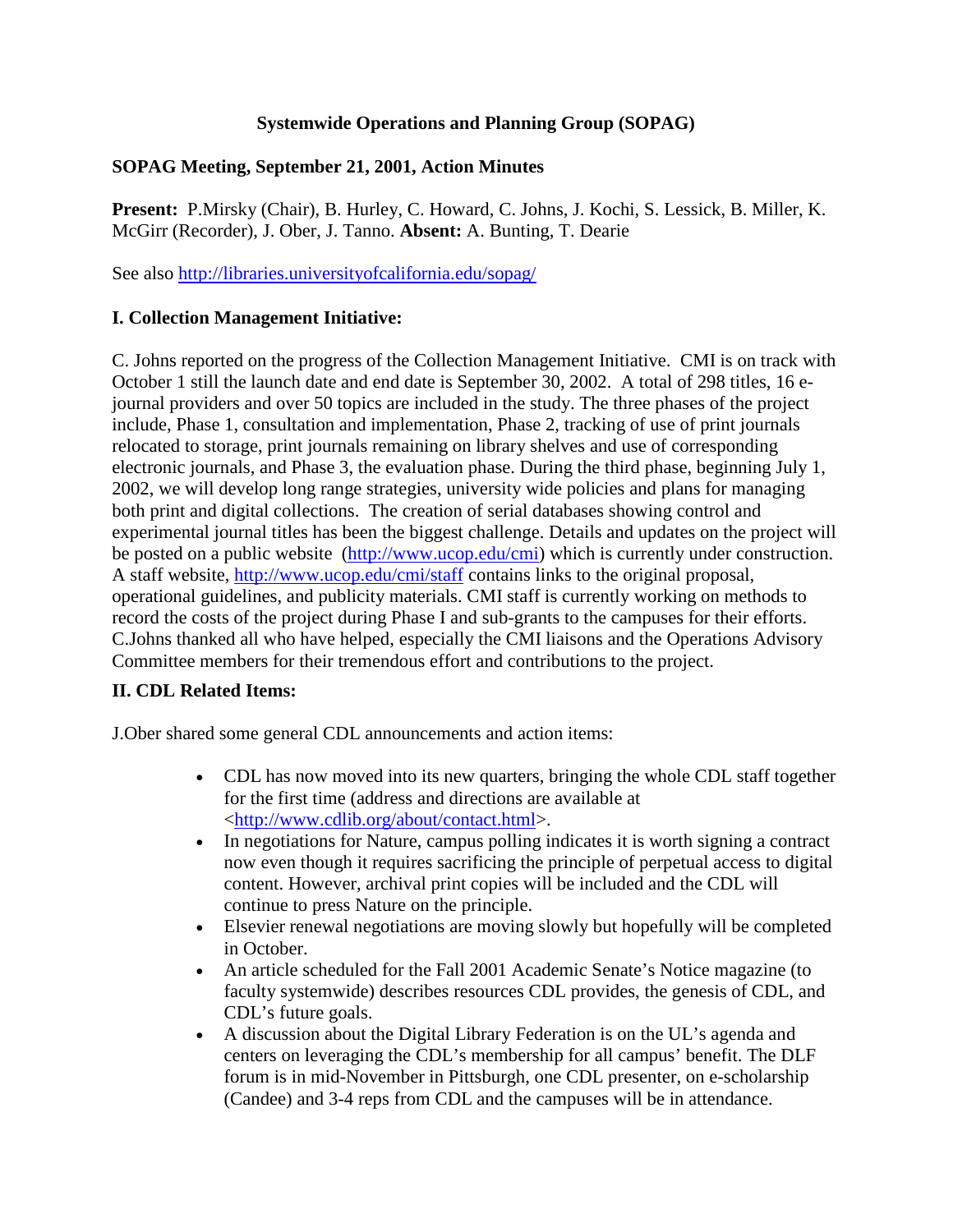• **Persistent ID Server Requests (PURL Server)** CDL is receiving requests beyond the shared cataloging program functions, for use of the PURL server. CDL has agreed to extend use to the campuses and will develop a base set of policies and procedures for server use. More in-depth policy and practice level issues, including software changes, will need development. SOPAG agreed that it would be appropriate for the CDL Strategic Technology Architecture and Standards Group, HOTS, and LTAG to be asked to advise.

**Action Items:** SOPAG should provide names for CDL Evaluation Liaisons and Usability Workshop participants by October 1st. Reminder: CDL A&I Transition Steering Committee campus visits can be organized through J. Ober.

#### **Transitions/Melvyl and A&I:**

J. Ober reported an A&I update meeting in August concentrated largely on communications issues.

October 1st is the target date to complete negotiations with Ovid for replacements for the CDLhosted databases COMPENDEX, BIOSIS, INSPEC. The negotiations include Medline for individual campuses at a reduced rate.

The UC version of SFX server (whose service for UC through the CDL is tentatively titled UCLinks) is in test. SFX testing will begin soon on Gale and CSA to work out bugs.

CDL is trying to reschedule the database transition workshop, Teaching for Self-Directed Learners, in December or March. It was suggested that the workshop include two dates in the North, and two dates in the South.

Transition team members from the campuses will conduct initial Melvyl-T usability tests the first week in October. More usability testing will occur after release of the prototype database in November.

All nine campuses have agreed to send snapshots of their data in preparation for the Melvyl transition.

Talking points prepared for the Melvyl catalog and database transition discussion at the COVC meeting will be shared with UL's.

#### **Melvyl-T Policy Issues:**

### **Copy Level Information**

The issue of whether to have enough copy level information in the Melvyl records to serve as an "ultimate data backup" has been withdrawn by UCB, which will explore other ways to meet this need. UCB withdrew pursuing this feature when realizing the development of policies and guidelines to provide this function would slow the Melvyl transition process.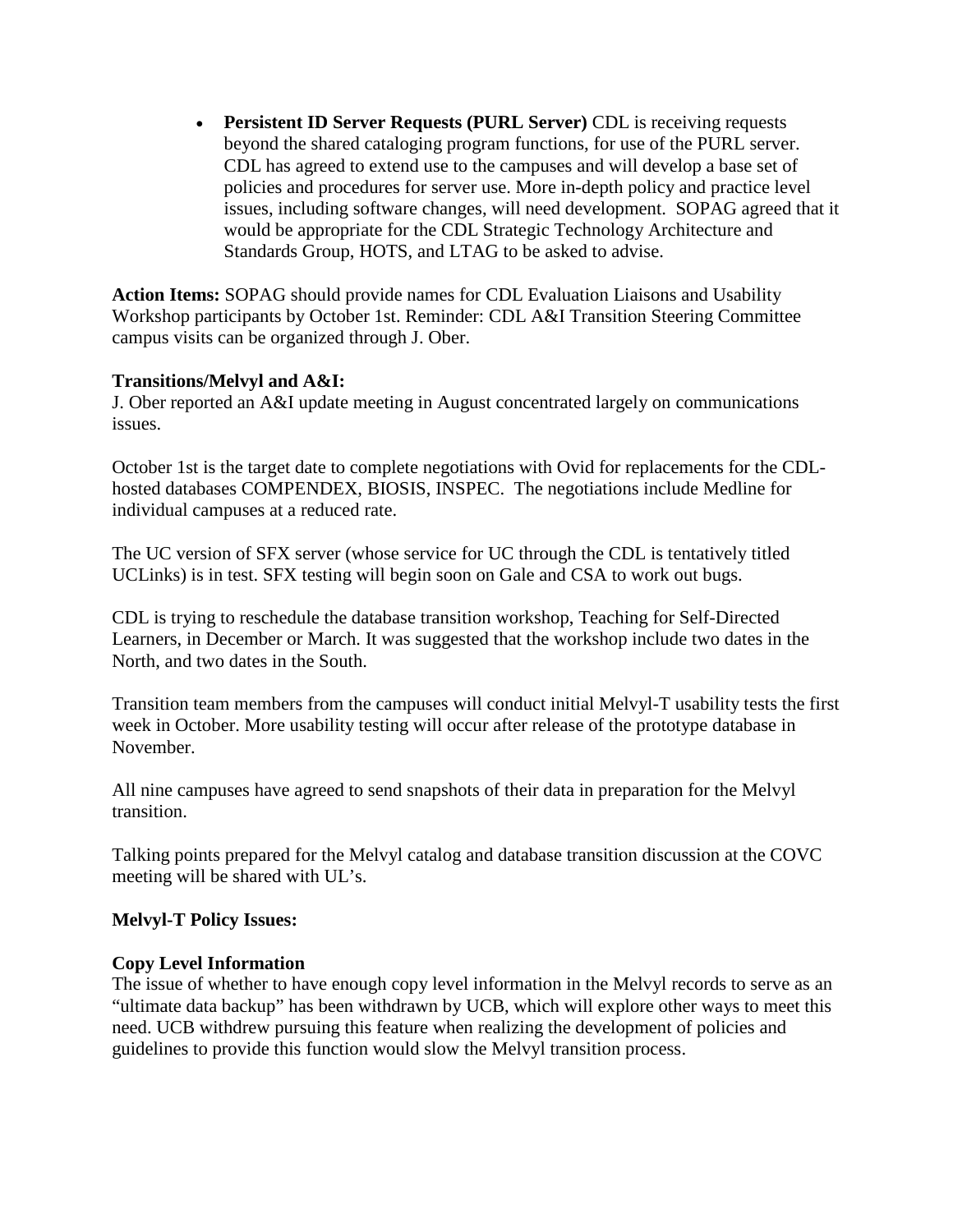#### **Input Standards**

Revised record format standards are near completion by Melvyl transition teams and will go to HOTS and LTAG for review. A compliance and implementation plan schedule will then be designed.

### **Circulation Status for Stored Materials**

Local systems records on stored materials at NRLF are being explored to see the viability of using them to enable the display of circulation status from Melvyl-T.

### **Request, CBS, Desk Top Delivery:**

#### **Request CBS**

In pursuit of UC-specific functionality for the A&I databases provided by vendors, an issue has been identified revealing that for those vendors using SFX presentation of and links to Request will operate on an item by item level. Melvyl's Request interface, and the implementation of Request for some vendors who are not yet using SFX, allows checking multiple items. The choice becomes whether to enhance functionality (allowing Request of multiple items when possible) or provide consistency (attempting to make all interfaces work similarly with Request). The A&I Transition Steering Committee believes that functionality takes precedent over consistency; RSC will also be consulted and will forward their recommendation to CDL and SOPAG.

The CBS contract with the apparent successful bidder is not signed yet; however UCLA purchasing assures signing by October 1.

CBS implementation will include a timeline of 3 phases for campuses to choose their implementation, Phase 1: Nov/ Dec, Phase 2: Jan /Feb and Phase 3: March/ April. The UL's will be asked their preferences by early October.

Principles guiding the implementation are being formulated and will be shared soon.

An evaluation of CBS staff and user components is being designed (Dearie/Ober).

An evaluation of Special Collections Pilot (Bellanti) is being formulated.

The Request Team feels strongly that the advantages of the Request system once CBS is implemented should be leveraged across all campuses. Due to the substantial changes in store and the related increase in needed communication and coordination, they recommend an assignment of CBS-liaisons and that the Request Team expand to include part-time north and south coordinators for the implementation phase (6-12 month assignment).

**Action:** J. Ober will ask campuses to identify a CBS implementation liaison (primary contact). SOPAG endorses the creation of north and south coordinators for the CBS implementation phase.

### **III. All Campus Groups:**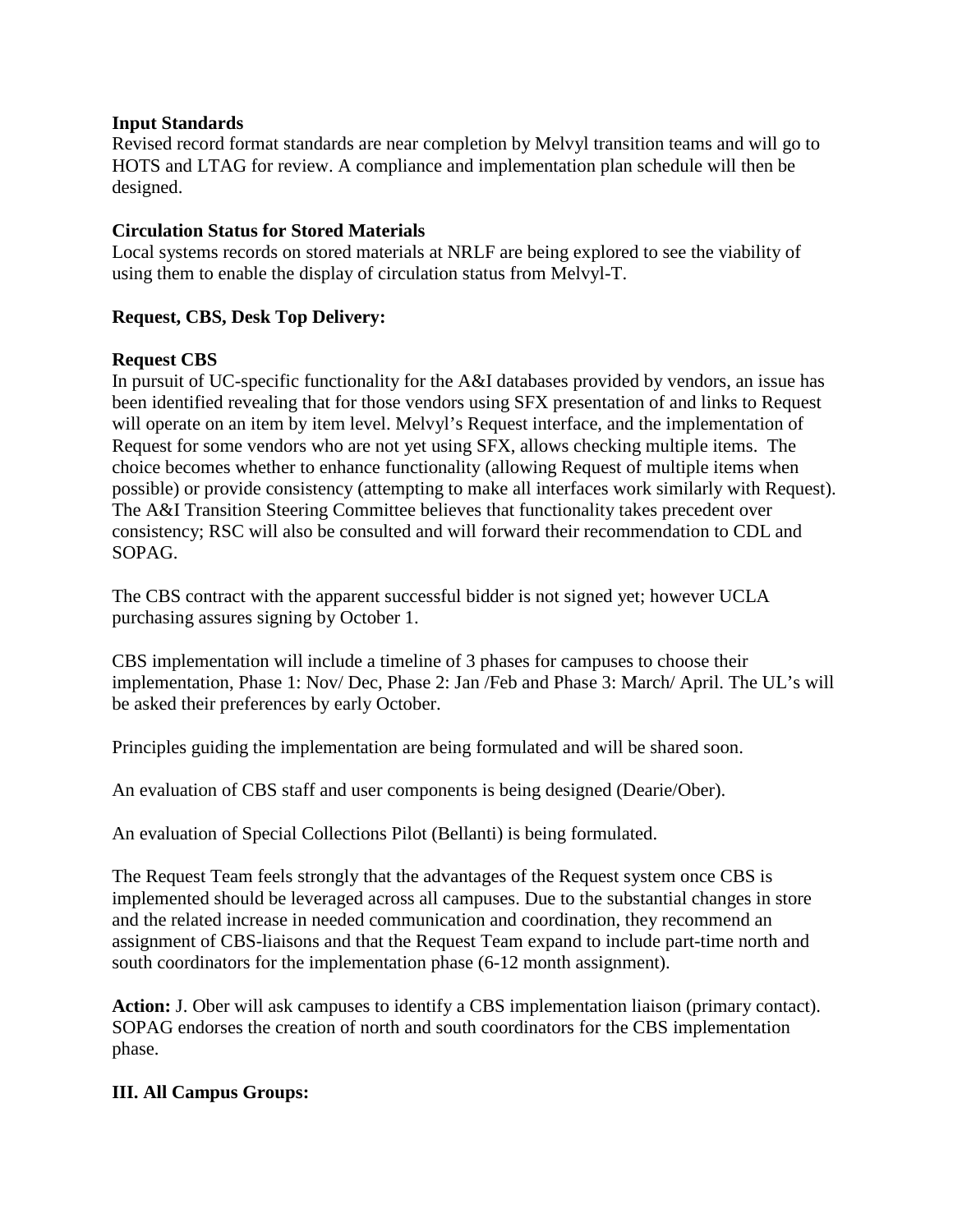**Resource Sharing Committee** - report back on the review of ILL Loan Periods- After further review, the ILL Group was unable to reach consensus. RSC will review options to recommend how flexibility might be built into the loan period. A separate report will be provided to SOPAG from RSC's discussion. SOPAG suggested RSC entertain the question: If the loan period is changed, will it cause a problem?

**Collection Development Committee** - Preservation Advisory Group Report-C. Johns reported that the Preservation Advisory Group had made recommendations for three preservation projects for 2001/2002 to CDC. These recommendations were made as a result of an earlier decision to unify preservation funds that had previously been distributed to the campuses. The goal of creating a central fund was to achieve systemwide strategic goals. This report was to alert SOPAG since these recommendations, if approved by CDC, would come to SOPAG and eventually to the UL's. B. Hurley indicated recommendations from the Digital Preservation and Archiving Task Force are about to be published and will include the creation of a digital preservation repository which could also capitalize on systemwide funds. SOPAG agreed to reaffirm with the UL's the centralization of funds concept, including information on what would be done with the money if this model were instituted.

**Action:** J. Tanno will reaffirm with the University Librarian's Steering Committee their commitment to a systemwide funding approach for preservation. He will also ask if the UL's if they wish SOPAG's advice on alternate ways to use the pooled funds in light of the PAG recommendations.

### **IV. Planning for 2001-02:**

Agenda Setting and Logistics for Joint Meeting with All-Campus Group Chairs (scheduled for 12/7)

SOPAG has invited chairs of the All Campus Groups to meet with SOPAG at its December meeting. All Campus Groups have been asked to develop goals for the future, which are due to SOPAG in October. SOPAG will need time to review the reports from the All Campus Groups and create a framework for the joint discussions in December.

**Action:** SOPAG will meet at 9:00 a.m. on October 26th, before the joint UL/SOPAG meeting in Riverside, to review submitted objectives and develop the December meeting agenda.

### **V. Task Force Updates:**

The following task forces continue to work:

B. Hurley indicated that the **Digital Preservation and Archiving Committee** would send its final report to SOPAG in October. The report will focus on ensuring the integrity and longevity of UC library created digital materials. The report will be reviewed by SOPAG then distributed to All Campus Groups for a wider review, before the recommendations are finalized. SOPAG advised B. Hurley on different strategies for suggesting funding models in the report recommendations.